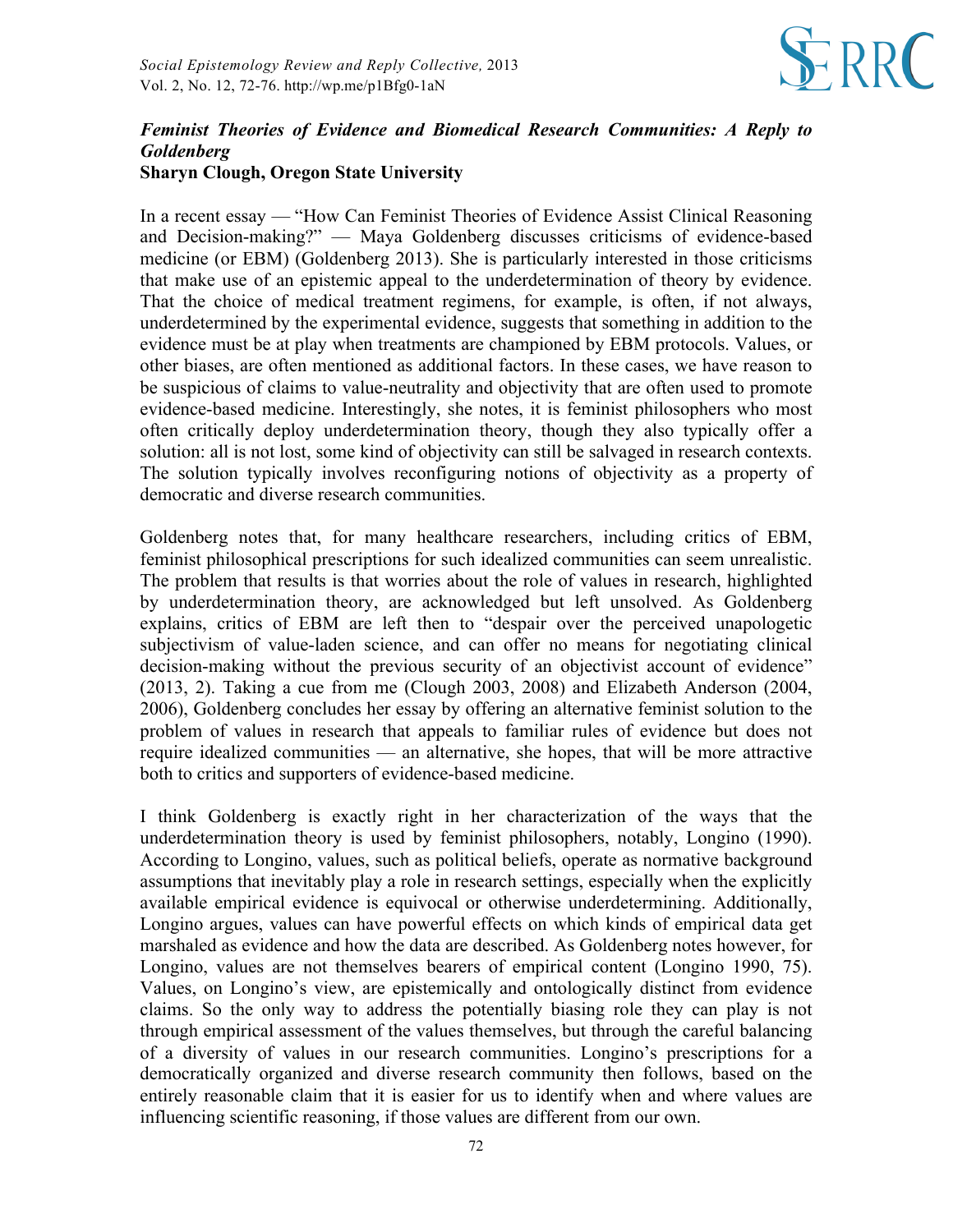

There are (at least) three problems that arise at this point. Goldenberg discusses the problem with which I have been perennially concerned in my own work; namely, the relativism that results when the empirical features of values are downplayed. For example, that feminist values have stronger inferential relationships to empirical features of the world than do values informed by more "traditional" understandings of the relationships between women and men, is precisely what makes feminist values normatively persuasive in biomedical research contexts or anywhere that feminist values are relevant. If this empirical feature of values is downplayed, as it is in Longino's work, then there is no objective way to decide between values. Instead, all values, even feminist values, are seen as biasing features that need to be managed. When this non-empirical characterization of values accompanies a discussion of their inevitable and ubiquitous role in decisions between competing medical protocols, then we are left with a relativistic understanding of biomedical practice, and no objective way to explain how or why it is that some treatment protocols are more efficacious than others.

Goldenberg then addresses a second problem I had not anticipated, namely, that Longino's own prescriptions for a diverse research community are often unrealistic, at least in the short-term. If a democratically organized and diverse research community is needed to properly balance the biasing role of values in science and if developing such a community requires time and money, then in the short-term, on a budget, it is not obvious how the biasing effect of values is to be managed. Goldenberg's answer to this problem is to note that, following my own prescriptions, the development of such communities might be a good in itself, but not one that is needed to manage the potentially biasing role of values. We can instead analyze the empirical strengths and weaknesses of values themselves, and choose to feature and support only those values for which we can show strong inferential links to good empirical evidence. Goldenberg presents a useful casestudy of medical decision-making that follows just this protocol.

## So far so good!

Unfortunately, there is, I think, a third problem. And I have been worried enough about it to make it the focus of a paper due out in the next issue of *Contemporary Pragmatism* ("Pragmatism and Embodiment as Resources for Feminist Interventions in Science", Clough 2013). It is important to note first that Longino's account doesn't actually require a diverse community, she simply makes the point that a diverse community is likely to be one that reflects diverse values. But then not only is the empirical content of particular values besides the point for Longino (a problem recently revisited by Kristen Intemann, 2010), so is the need for a diverse community. That a diverse community looks to be beside the point in my own account is not a feature that I want to celebrate, necessarily. What follows is a preview of some of my concerns on this score and how I propose to address them.

Goldenberg, Intemann, and I agree that there is good reason to prefer feminist values over, say, sexist and racist values, insofar as the former "are better supported or warranted" by the evidence (Intemann 2010, 793). So we should include feminist values in our biomedical research, not for the sake of having a diversity of values, but just in case the feminist values are epistemically stronger than available competitors. That is,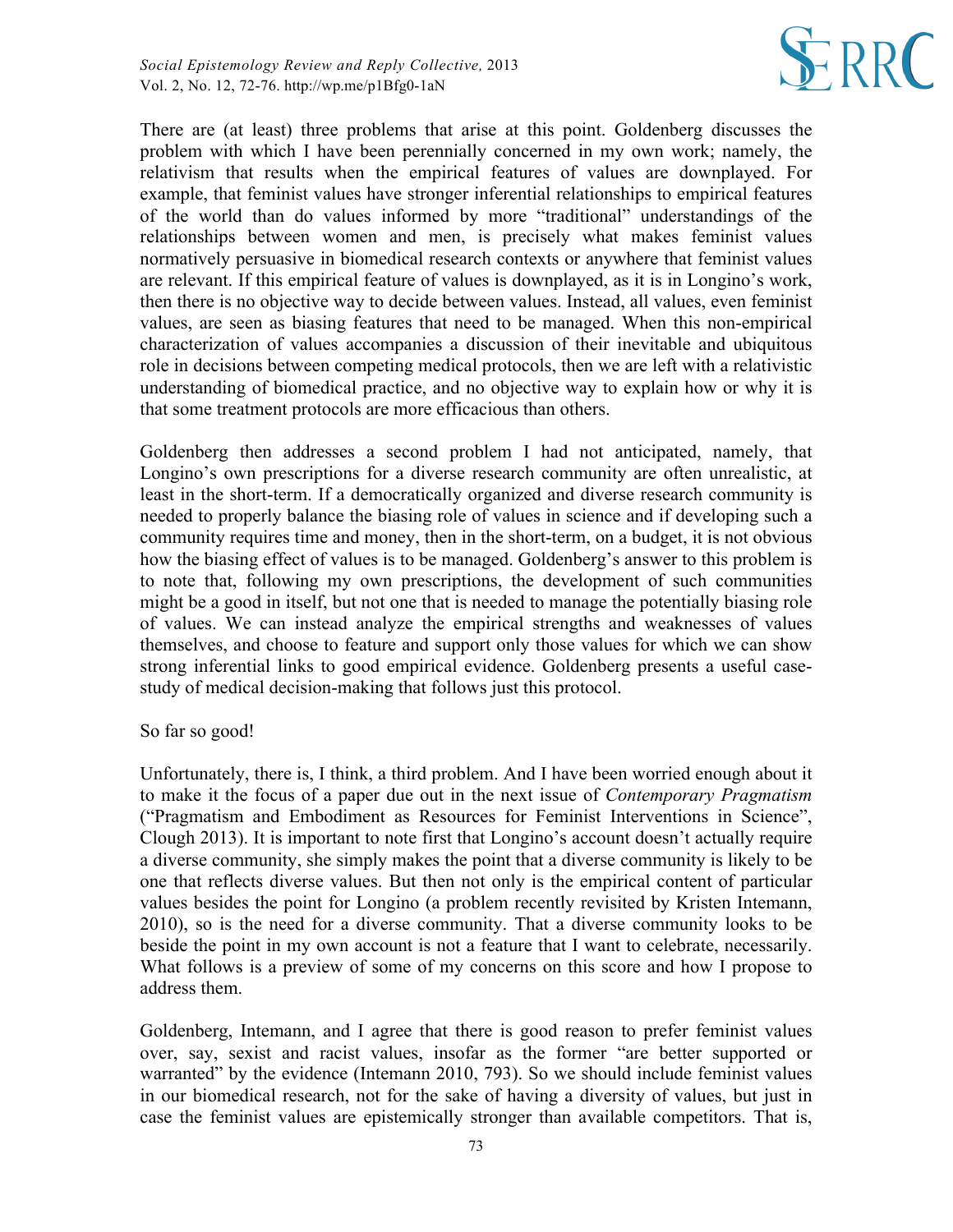

where relevant, medical researchers should listen to, incorporate contributions that contain, or are sensitive to, or at least do not contradict, feminist values. But we need not only to include feminist values, but also to include those researchers, such as white women, and people of color, who are typically marginalized in and/or kept out of biomedical research communities. I agree with Goldenberg that this is an ideal that might be materially difficult in practice, however, I argue, it is an ideal that is consistent with, indeed supported by, the same empirical commitment to feminist values that she endorses for inclusion in biomedical decision-making and that she imagines will be palatable to biomedical researchers.

Imagine a biomedical research community that contains only privileged, male members (most research communities at the moment). Imagine they respond to the inequity of their membership by reading and becoming expert in some of the relevant literature produced by the relevantly marginalized or by attending a conference on issues of inequity, but they stop short of diversifying the membership of their community. How do you then argue not only that the right values, as typically but not exclusively articulated by particular bodies, get included, but that the particular bodies themselves get included? I agree with Intemann that the production of feminist values is contingent on a variety of circumstances and is neither needed for every research project, nor produced by particular people automatically by virtue of being embodied in any given way—not all women are automatically feminists, for example (Intemann 2010). This makes good sense, but then it makes it seem as if we don't need a diverse community so much as we need the right values for particular projects. Intemann and I want both, and so does Goldenberg, what is needed is to show that it is in the interests of empirically adequate biomedical research to have both.

To review, feminism is first and foremost a theory about power, who has it, who doesn't, and why. Given that power, including the power associated with the practices and knowledge claims of biomedicine, is differentially defined, produced, and distributed according to a complicated mix of embodied markers ("gender," "race," etc.), and given that we know these embodied markers are irrelevant and arbitrary when used as criteria for considering the intellectual abilities of medical researchers, then if the bodies that make up research communities reflect only a privileged subset of these bodies, we can be confident that differently embodied knowers are being systematically discriminated against, for example, in hiring, funding, and support. In these cases, research communities are reflecting inequity; power has not been distributed equitably. Part of the normative feminist project is to encourage a more equitable definition, production, and distribution of that power in biomedical research settings, as elsewhere. What needs to be clear is that when there is a normative failure of equity — as in most medical research communities that contain only privileged men — this inequity is rightly characterized as an empirical failure. These research communities reflect sexist and racist policies that discriminate against particular kinds of bodies for reasons known to be irrelevant to skill in biomedical research, that is, the policies are empirically inaccurate reflections of the way things are in the world.

Again, the feminist response to sexism and racism is a political charge of inequity that is persuasive insofar as it is a claim for which feminists have amassed a great deal of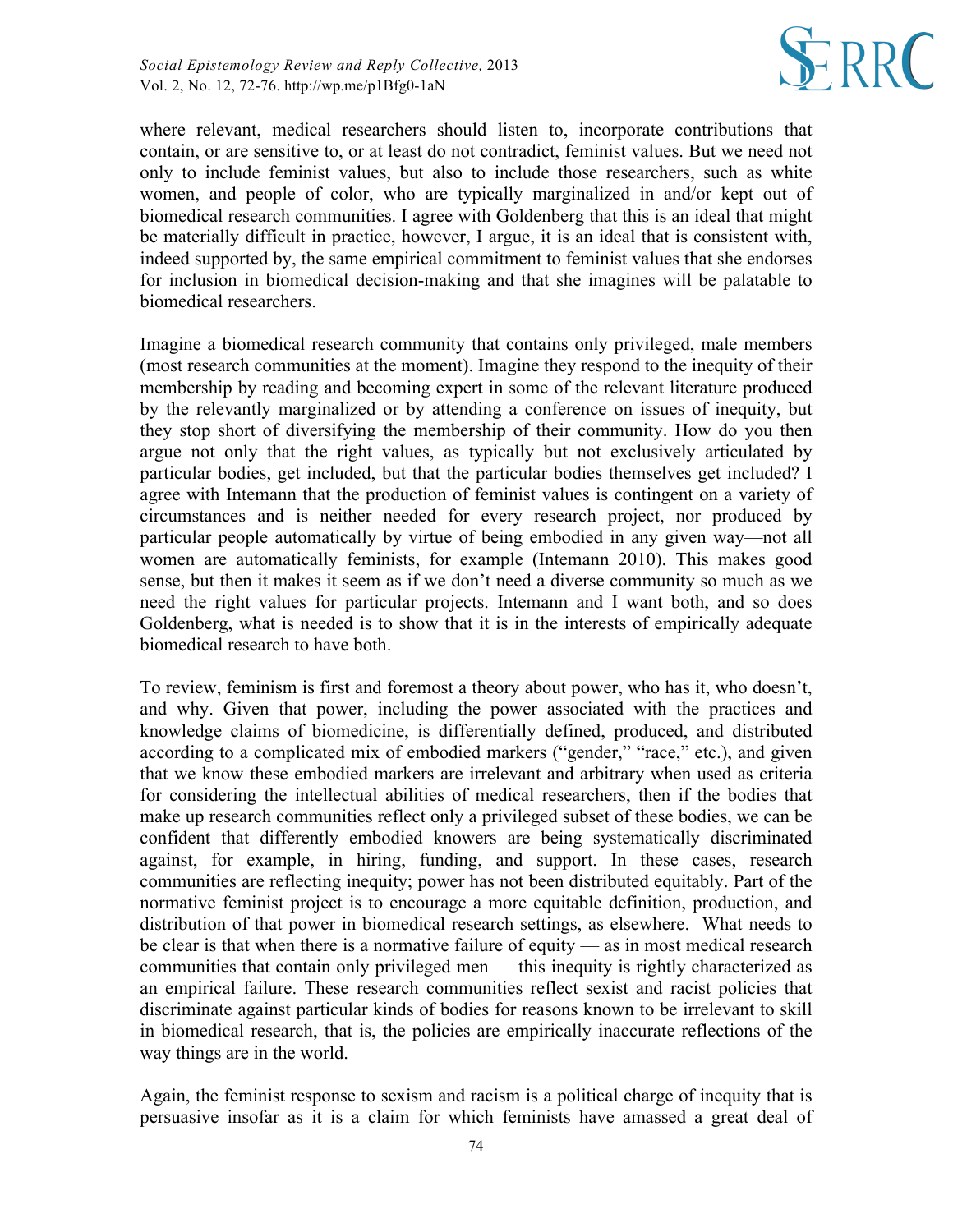

empirical support; failures resulting in this kind of inequity are epistemic failures to consider the weight of the best evidence currently available regarding, for example, what kinds of bodies are capable of good biomedical research.

Recall that Longino's view is that political beliefs, feminist or otherwise, are not themselves bearers of empirical content, so acting against a political value of equity, say, by leaving a research community of privileged men intact, is not itself an empirical failure. So if we are committed only to addressing empirical failures in the ways circumscribed by Longino, then we do not have the normative resources we need to address the inequitable distribution of power in research communities through the hiring, funding, and support of marginalized bodies.

I have argued that we need to be more holistic in our understanding of what counts as the kinds of evidence to which a good biomedical researcher ought be responsive, and that feminist values are exactly the kinds of evidence that should count. Further, we need medical researchers to appreciate that the normative contribution of feminist theory is one that calls both for the inclusion of feminist values where relevant in biomedical research, and for diverse research communities, because this two-pronged feminist political contribution is co-constitutive with the epistemic project of increasing the empirical adequacy of biomedical research. By the standards of evidence-based medicine accepted by biomedical researchers, you need both. Of course we can't have both at all times and in every kind of biomedical community, but in any case, the goal is not a static end point, it is rather an on-going developmental process of critical reflection and engagement.

## **Contact details: sharyn.clough@oregonstate.edu**

## **References**

- Anderson, Elizabeth. "Uses of Value Judgments in Science: A General Argument, with Lessons from a Case Study of Feminist Research on Divorce. *Hypatia* 19, no. 1 (2004): 1-24.
- Anderson, Elizabeth. "Replies to my Critics." *MIT Symposia on Gender, Race and Philosophy* 2, no. 1 (2006). Available from

http://web.mit.edu/sgrp/2006/no1/Anderson0106.pdf

- Clough, Sharyn. "A Hasty Retreat from Evidence: The Recalcitrance of Relativism in Feminist Epistemology." In *Siblings Under the Skin: Feminism, Social Justice and Analytic Philosophy,* edited by Sharyn Clough, 85-115. Aurora, CO: The Davies Group, 2003.
- Clough, Sharyn. "Solomon's empirical/non-empirical distinction and the proper place of values in science." *Perspectives on Science* 16, no. 3 (2008): 265-79.
- Clough, Sharyn. "Pragmatism and embodiment as resources for feminist interventions in science." *Contemporary Pragmatism* 10, no. 2 (forthcoming).
- Goldenberg, Maya. "How can Feminist Theories of Evidence Assist Clinical Reasoning and Decision-Making?" *Social Epistemology*, 2013. doi: 10.1080/02691728.2013. 794871
- Intemann, Kristin. "25 Years of Feminist Empiricism and Standpoint Theory: Where are We Now?" *Hypatia* 25, no. 4 (2010): 778-796.